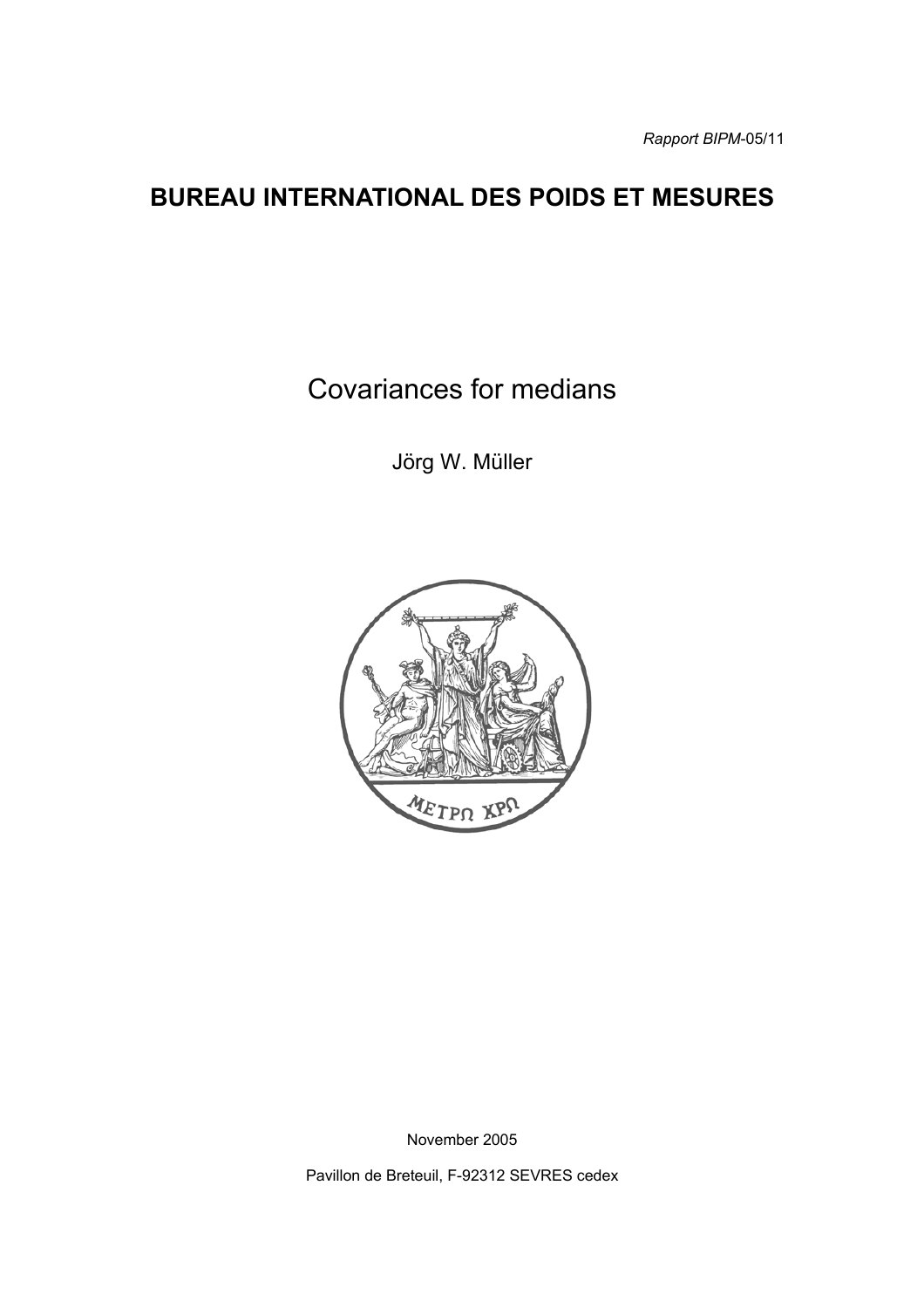## **Covariances for medians**

#### Jörg W. Müller

#### **Abstract**

A median is a simple measure of location, sometimes applied as an alternative or complement to the more common, but less robust, mean value. We propose to form a quantity which, in the context of medians, can be used in place of the traditional covariance. This will make it possible to adapt the general rules valid for the propagation of uncertainties to medians.

#### **1. Introduction**

Whenever we have to deal with quantities that are not independent of each other and for which we want to estimate the uncertainties, covariances come into play. This is already the case for a simple sum of the form  $(a, b = \text{constants})$ 

$$
z = ax + by,\tag{1}
$$

where the random variables *x* and *y* depend (or may be suspected to depend) on each other or could undergo a common influence (perhaps with opposite signs).

From repeated individual measurements of *x* and *y* it will be possible to obtain estimated values of their respective variance, say

$$
Var(x), Var(y),
$$

but the general expression for the variance of *z* is

$$
Var(z) = a2 Var(x) + b2 Var(y) + 2ab Cov(x, y),
$$
 (2)

i.e. it also implies covariances.

It is therefore necessary to have available an estimate of the covariance. This is independent of what we choose for the "best" value of the sum *z*.

If we use mean values, then

$$
\overline{z} = a\overline{x} + b\overline{y},\tag{3a}
$$

while for medians we would write

$$
\tilde{z} = a\tilde{x} + b\tilde{y}.\tag{3b}
$$

In both cases, the problem arises of knowing how the respective uncertainties (and covariances) for  $\overline{z}$  or  $\overline{z}$  can be obtained. The answer will be of the form (2), but the estimates for the variances and covariances involved will be different.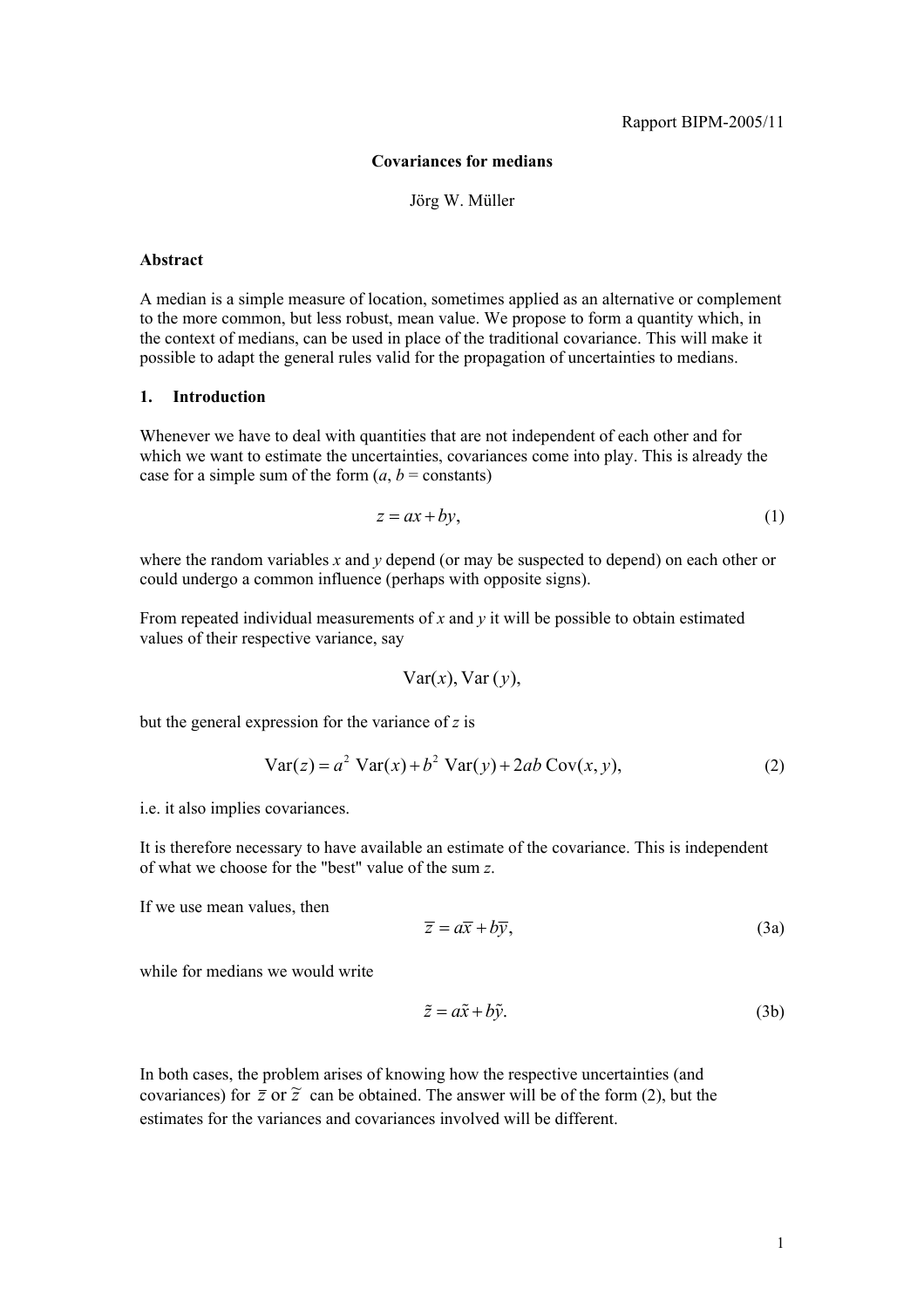As is well known [1], for mean values we have, for example, the relations (for a sample of size *n*)

$$
\overline{x} = \frac{1}{n} \sum_{i=1}^{n} x_i
$$
 (4a)

and

Var(
$$
\overline{x}
$$
) =  $\frac{1}{n(n-1)} \sum_{i=1}^{n} (x_i - \overline{x})^2$ . (4b)

If one prefers to use the median, for instance because of its greater robustness, then one can write, as it has been shown previously [2],

$$
\tilde{x} \equiv \text{med} \{x_i\},\
$$

where  $\tilde{x}$  is the solution of the condition

$$
\sum_{i=1}^{n} |x_i - \widetilde{x}| = \min,
$$
\n(5)

and

$$
Var(\tilde{x}) = C^2 \left\{ MAD(\tilde{x})\right\}^2,
$$

with 
$$
\text{MAD}(\tilde{x}) \equiv \text{med} \{ |x_i - \tilde{x}| \}
$$
 and  $C^2 \approx \frac{3.5}{n-1}$ . (6)

## **2. Covariances**

For mean values, a possibility for estimating the covariances is given by the relation

$$
Cov(\overline{x}, \overline{y}) = \frac{1}{n(n-1)} \sum_{i=1}^{n} (x_i - \overline{x})(y_i - \overline{y}).
$$
\n(7)

For medians, the expression for the covariance must be similar. If we require that

$$
Cov(a\tilde{x}, b\tilde{y}) = ab Cov(\tilde{x}, \tilde{y})
$$

$$
Cov(\tilde{x}, \tilde{y}) = Cov(\tilde{y}, \tilde{x}),
$$

then essentially the only remaining possibility is  $(K = constant)$ 

$$
Cov(\tilde{x}, \tilde{y}) = K MAC(\tilde{x}, \tilde{y}),
$$
  
MAC( $\tilde{x}, \tilde{y}$ ) = med { $(x_i - \tilde{x})(y_i - \tilde{y})$ }. (8)

with

and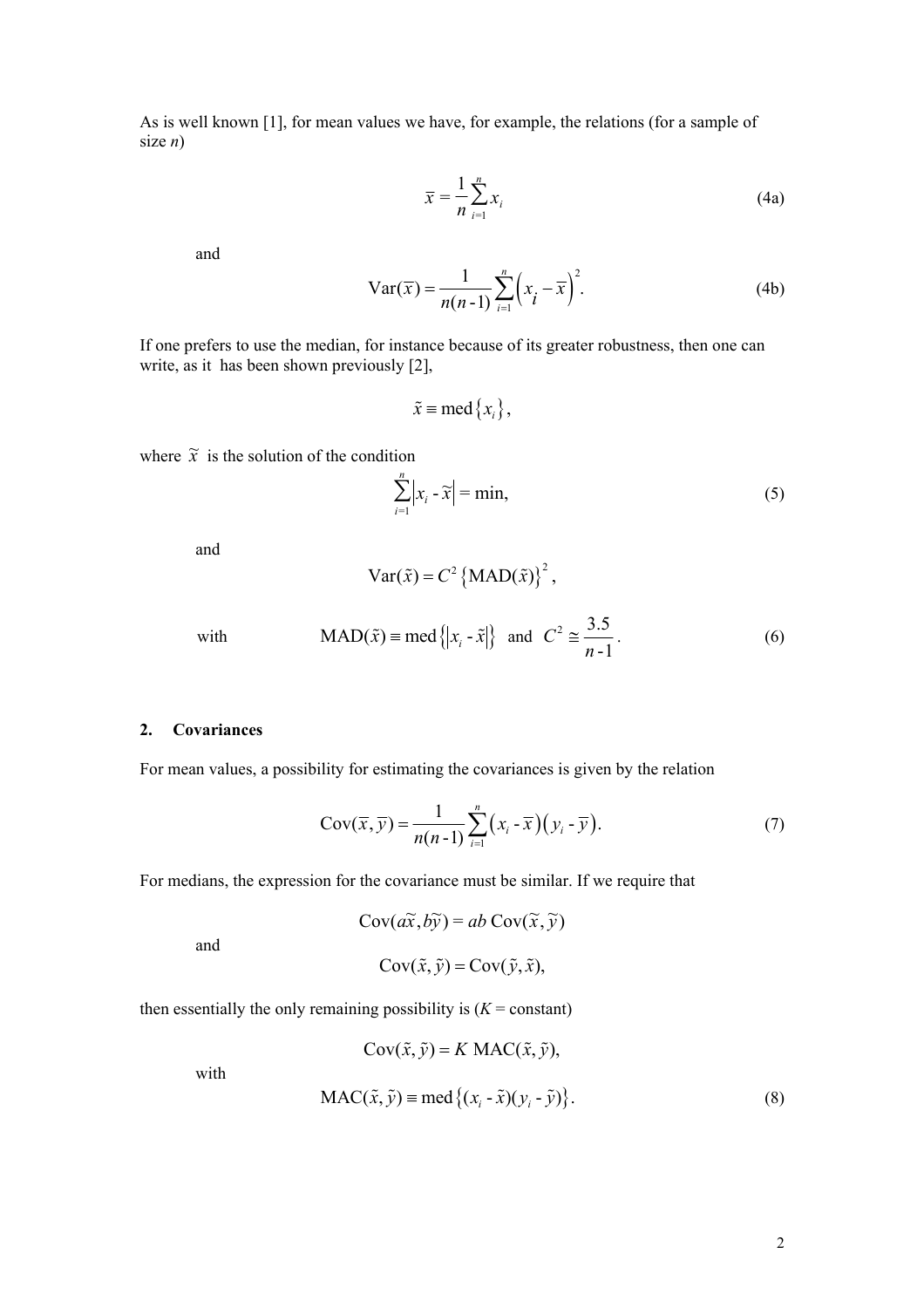If we put  $K = C^2$  and since  $\text{med} \left\{ x^2 \right\} = \left[ \text{med} \left\{ |x| \right\} \right]^2$ , we also have, for  $x = y$ , the relation

$$
Cov(\tilde{x}, \tilde{x}) = Var(\tilde{x}),
$$

or

$$
MAC(\tilde{x}, \tilde{x}) = MAD^2(\tilde{x}),
$$

as is similarly the case for mean values.

Provided that reliable estimates of the statistical weights of the measured quantities are available, these can be readily incorporated [3]. In this case, (8) becomes

$$
\text{MAC}(\widetilde{x}, \widetilde{y}) = \text{med}_{i}^{1} p_{i} q_{i} (x_{i} - \widetilde{x})(y_{i} - \widetilde{y}) \},\tag{9}
$$

where  $p_i$  and  $q_i$  are the weights of  $x_i$  and  $y_i$ , respectively. It does not matter if they are normalized or not since the solution, MAC, of

$$
\sum_{i} p_{i} q_{i} \left| (x_{i} - \tilde{x})(y_{i} - \tilde{y}) - \text{MAC} \right| = \min \tag{10}
$$

is the same[\\*](#page-3-0) .

With these basic formulae at hand, it is now possible to deal readily with all practical cases for the propagation of uncertainties. The numerical example given in the Appendix illustrates the procedure.

# **3. Correlation coefficients**

The correlation coefficient, usually defined by

$$
\rho = \frac{\text{Cov}(\overline{x}, \overline{y})}{\sqrt{\text{Var}(\overline{x}) \text{Var}(\overline{y})}},
$$
\n(11)

is known to be limited by  $\rho^2 \leq 1$ . We note that the corresponding form with medians, i.e.

$$
r = \frac{\text{MAC}(\widetilde{x}, \widetilde{y})}{\text{MAD}(\widetilde{x}) \text{ MAD}(\widetilde{y})},
$$
(12)

is not necessarily within the range from  $-1$  to  $+1$  since the Schwarz inequality

$$
E^{2}(xy) \le E(x^{2}) E(y^{2}), \tag{13}
$$

on which the result for  $\rho$  relies, is no longer applicable.

## **4. Conclusions**

l

A quantity, the median analogue to covariance (MAC), has been developed which, in the context of medians, can be used in place of the traditional covariance. This makes it possible to transform for medians, the general rules that are valid for the propagation of uncertainties. This enables medians to be used where traditionally means might have been used to analyze comparisons.

<span id="page-3-0"></span><sup>\*</sup> MAC is formed in line with MAD, with C now referring to covariance.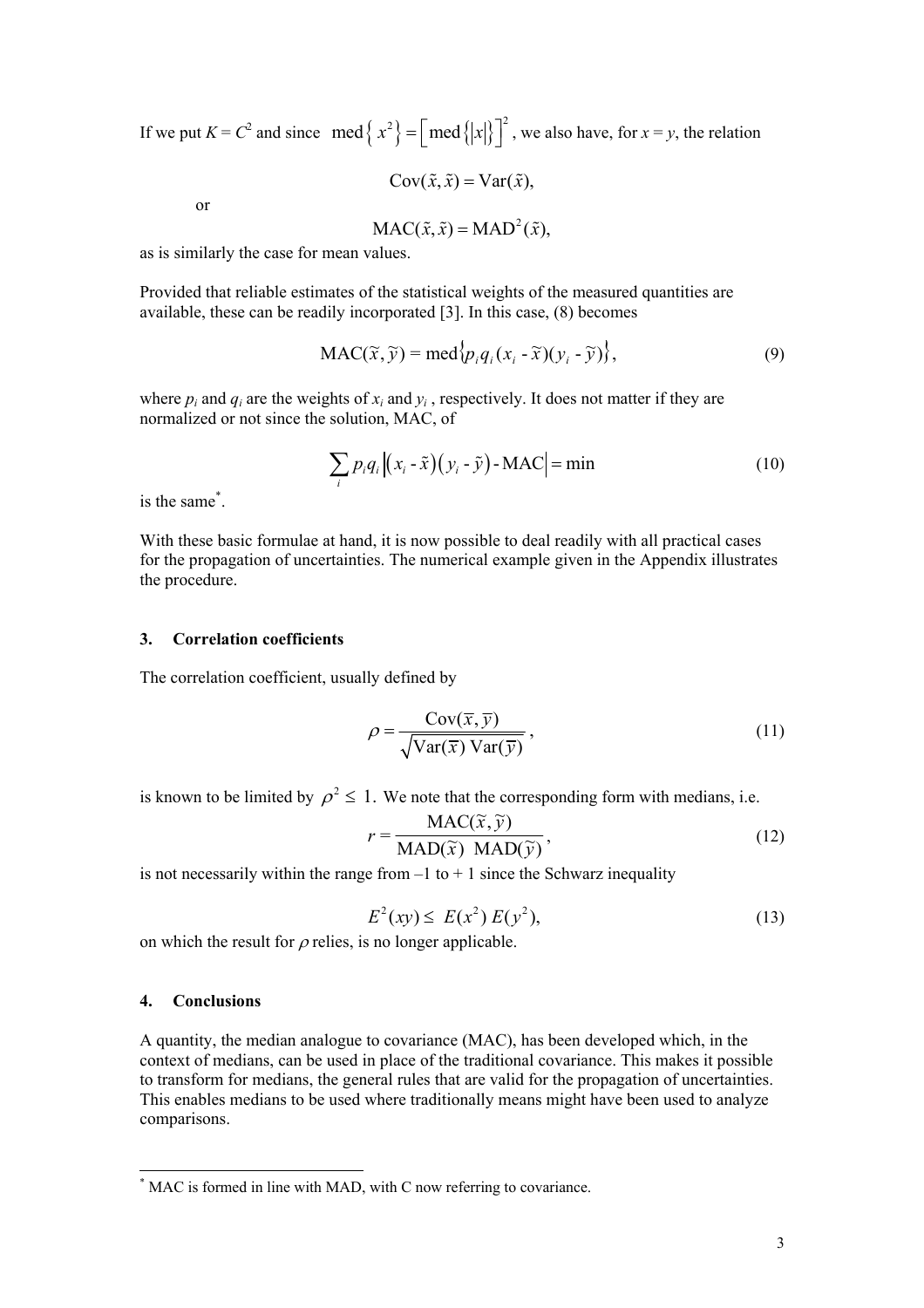# **Acknowledgements**

Dr Maurice Cox (NPL) should be thanked for rightly insisting, in a recent discussion, that an expression for the covariance is needed before medians can be applied in a general way. The present report tries to fulfil this request.

Dr Guy Ratel (BIPM) has kindly read this text and proposed several improvements. Denise Müller is thanked for her usual editorial care.

# **References**

- [1] *Guide to the Expression of Uncertainty in Measurement* (ISO, Geneva, 1995).
- [2] Müller J.W., Possible advantages of a robust evaluation of comparisons, 2000, *J.Res.Natl.Inst. Stand. Technol.*, **105**, 551.
- [3] Müller J.W., Weighted medians, 2000, Rapport BIPM-2000/06.
- [4] *Kleine Enzyklopädie Mathematik*, (Ed. Deutsch, Thun, 1977), p. 652.

1<sup>st</sup> version October 2001. Revised version November 2005.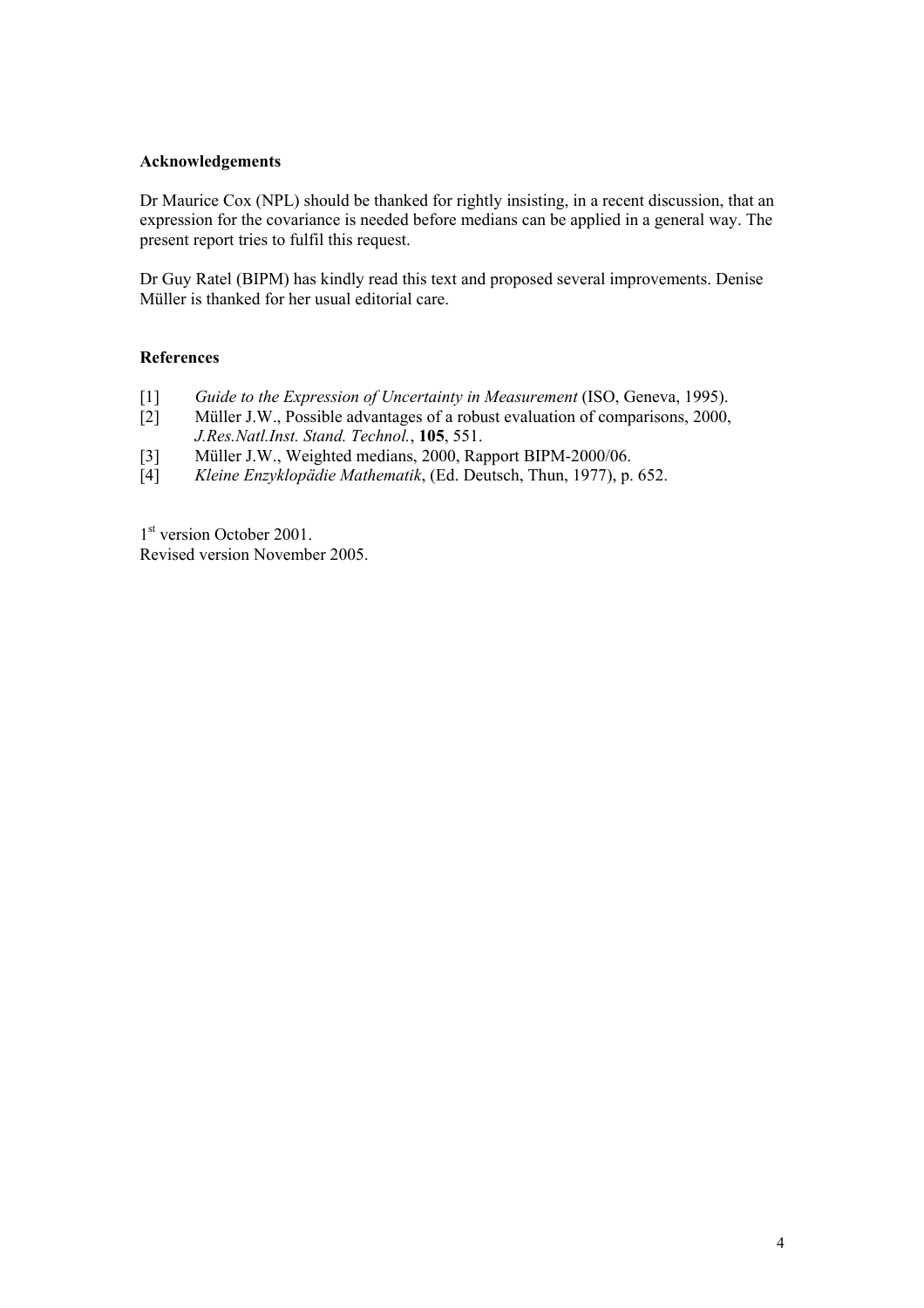# **APPENDIX**

# **A numerical application**

The following example is taken from [4]. It concerns a sample of  $n = 10$  pupils for whom height *xi* cm and weight *yi* kg have been measured.

The original data are

| $\mathcal{X}_i$ | $y_i$ |    | $\chi_i$       | $y_i$ |
|-----------------|-------|----|----------------|-------|
| $\vert$ 135     | 29.3  | 6  | $137$ 32.3     |       |
| 2   $145$       | 35.2  |    | 7   134   27.2 |       |
| 3   139         | 34.5  |    | 8   144 36.7   |       |
| $4 \mid 142$    | 32.1  | 9  | 135 26.9       |       |
| 5 137 33.6      |       | 10 | $146$ 38.3     |       |

This readily yields

 $\tilde{x} = 138$ ,  $\tilde{y} = 32.95$  as well as

$$
\bar{x} = 139.4, \quad \bar{y} = 32.61.
$$

From the products

|   | $(x_i - \widetilde{x})(y_i - \widetilde{y})$ |   | $(x_i - \widetilde{x})(y_i - \widetilde{y})$ |
|---|----------------------------------------------|---|----------------------------------------------|
|   | 10.95                                        | O | 0.65                                         |
|   | 15.75                                        |   | 23.00                                        |
| 3 | 1.55                                         | 8 | 22.50                                        |
| 4 | $-3.40$                                      | Q | 18.15                                        |
|   | $-0.65$                                      |   | 42.80                                        |

we see that  $MAC(\tilde{x}, \tilde{y}) = 13.35$ .

Since

$$
MAD(\tilde{x}) = 3.5, \qquad MAD(\tilde{y}) = 2.95 \quad \text{and} \quad C^2 \cong \frac{3.5}{9},
$$

we find

$$
Var(\tilde{x}) = C^2 MAD^2(\tilde{x}) \approx 4.76,
$$

$$
Var(\tilde{y}) = C^2 \text{MAD}^2(\tilde{y}) \cong 3.38
$$

and

$$
Cov(\tilde{x}, \tilde{y}) = C^2 MAC(\tilde{x}, \tilde{y}) \approx 5.19.
$$

This leads to

$$
r = \frac{\text{Cov}(\tilde{x}, \tilde{y})}{\sqrt{\text{Var}(\tilde{x}) \text{Var}(\tilde{y})}} \approx 1.29.
$$